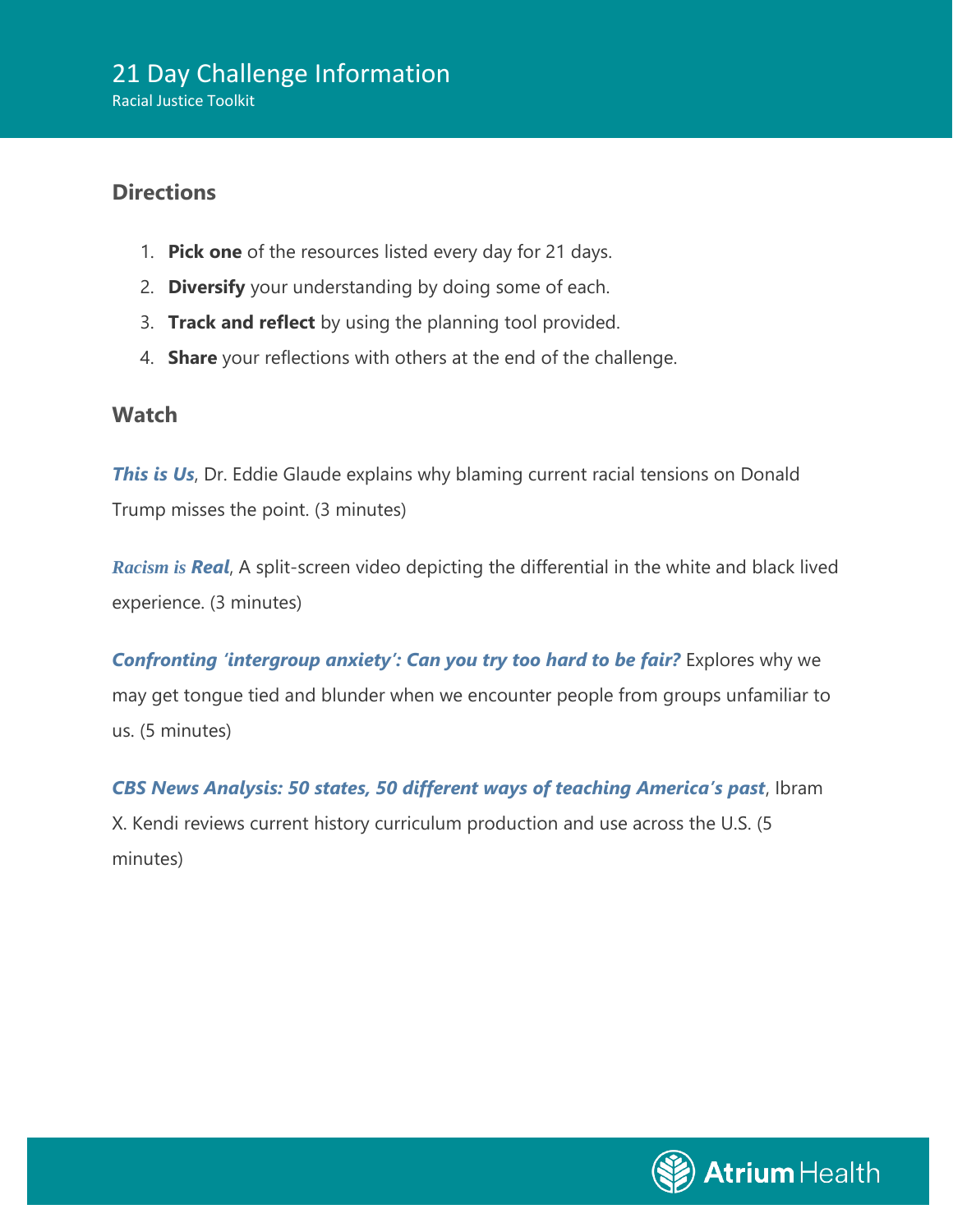### 21 Day Challenge Information Racial Justice Toolkit

**[The Disturbing History of the Suburbs](https://www.youtube.com/watch?v=ETR9qrVS17g)**, An "Adam Ruins Everything" episode that quickly and humorously educates how redlining came to be. (6 minutes)

*[What Kind of Asian Are You?](http://www.youtube.com/watch?v=DWynJkN5HbQ)* Humorous two minute YouTube video that illustrates the utter silliness of the way many white Americans interact with Asian Americans. (2 minutes)

**[Birth of a White Nation](https://www.youtube.com/watch?v=riVAuC0dnP4)**, Keynote speech by legal scholar Jacqueline Battalora, offers a blow-by-blow description of the moment the idea of, and word for, "white" people entered U.S. legal code. (36 minutes)

*[13th](https://www.youtube.com/watch?v=K6IXQbXPO3I)*, Netflix documentary by Ava DuVernay about the connection between US Slavery and the present day mass incarceration system. (1 hour, 40 minutes)

**[How to overcome our biases? Walk boldly toward them](https://www.youtube.com/watch?v=uYyvbgINZkQ)**, TED Talk by Vernā Myers, encourages work vigorously to counter balance bias by connecting with and learning about and from the groups we fear. (19 minutes)

**[The danger of a single story](https://www.ted.com/talks/chimamanda_adichie_the_danger_of_a_single_story?language=en)**, TED Talk by Chimamanda Adiche, offers insight to the phenomenon of using small bits of information to imagine who a person is. (18 minutes)

*[How to deconstruct racism, one headline at a time](https://www.ted.com/talks/baratunde_thurston_how_to_deconstruct_racism_one_headline_at_a_time/transcript?utm_source=newsletter_weekly_2019-05-31&utm_campaign=newsletter_weekly&utm_medium=email&utm_content=talk_of_the_week_button)*, TED Talk by Baratunde Thurston that explores patterns revealing our racist framing, language, and behaviors. (10 minutes

*[Indigenous People React to Indigenous Representation in Film And TV](https://www.youtube.com/watch?v=7ZkyL5pn74E)*, Conversation with a diverse range of Indigenous people by FBE about media depictions of Indigenous people, Columbus day, and Indigenous identity. (15 minutes)

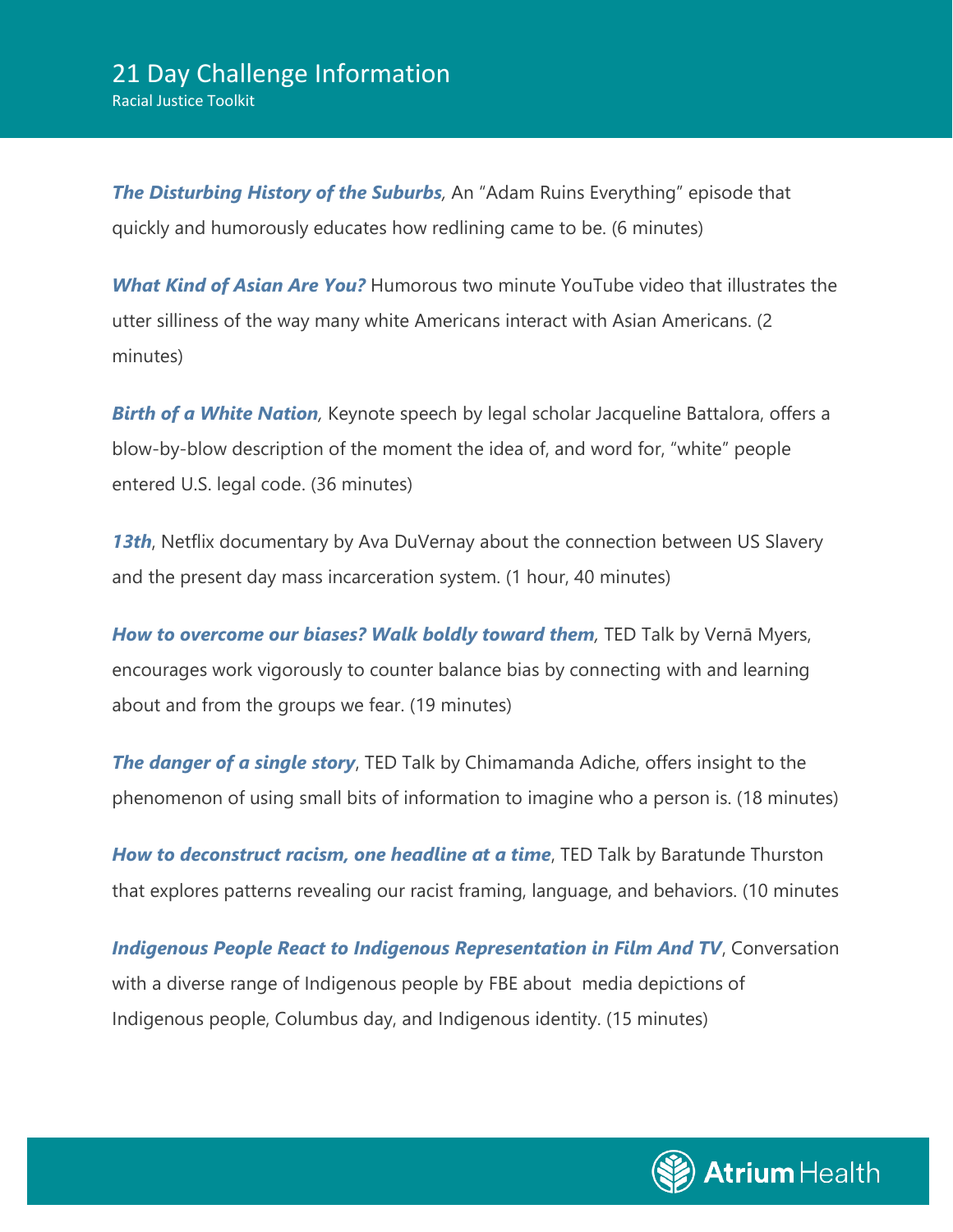*[What Being Hispanic and Latinx Means in the United States](https://www.youtube.com/watch?v=Q1A4Vsh5Qas)*, Fernanda Ponce shares what she's learning about the misunderstanding and related mistreatment of the incredibly diverse ethnic category people in U.S. call Hispanic. (12 minutes)

*[Tyler Merrit Project: Before You Call](https://www.youtube.com/watch?v=oGu_xGBekpo)* (3 minutes)

**Read**

*[10 Ways Well-Meaning White Teachers Bring Racism Into Our Schools](https://everydayfeminism.com/2015/08/10-ways-well-meaning-white-teachers-bring-racism-into-our-schools/),* by Jamie Utt

*[21 Racial Microaggressions You Hear on a Daily Basis](https://www.buzzfeed.com/hnigatu/racial-microagressions-you-hear-on-a-daily-basis?utm_term=.ni4bRwobgw#.gwyda5vde5),* by Heben Nigatu

*[Climbing the White Escalator](http://www.impactpress.com/articles/junjul04/escalator6704.html)*, by Betsy Leondar-Wright

*[Explaining White Privilege To A Broke White Person](https://www.huffpost.com/entry/explaining-white-privilege-to-a-broke-white-person_b_5269255?utm_hp_ref=tw)*, by Gina Crosley-Corcoran

*[Guide to Allyship](http://www.guidetoallyship.com/),* Created by Amélie Lamont

*I[t's Not Just the South: Here's How Everyone Can Resist White Supremacy](https://www.yesmagazine.org/democracy/2017/08/30/its-not-just-the-south-heres-how-everyone-can-resist-white-supremacy/),* by Sarah van Gelder

*[Making America White Again](https://www.newyorker.com/magazine/2016/11/21/making-america-white-again),* by Toni Morrison

*[Understanding the Racial Wealth Gap](http://www.demos.org/sites/default/files/publications/Asset%20Value%20of%20Whiteness.pdf)*, by Amy Traub, Laura Sullivan, Tatjana Mescheded, & Tom Shapiro

*What White Children [Need to Know About Race](http://www.nais.org/Magazines-Newsletters/ISMagazine/Pages/What-White-Children-Need-to-Know-About-Race.aspx),* by Ali MIchael and Elenora Bartoli

*[White Privilege: Unpacking the Invisible Knapsack](https://nationalseedproject.org/Key-SEED-Texts/white-privilege-unpacking-the-invisible-knapsack)*, by Peggy McIntosh

*[My President Was Black](https://www.theatlantic.com/magazine/archive/2017/01/my-president-was-black/508793/)*, by Ta-Nehisi Coates

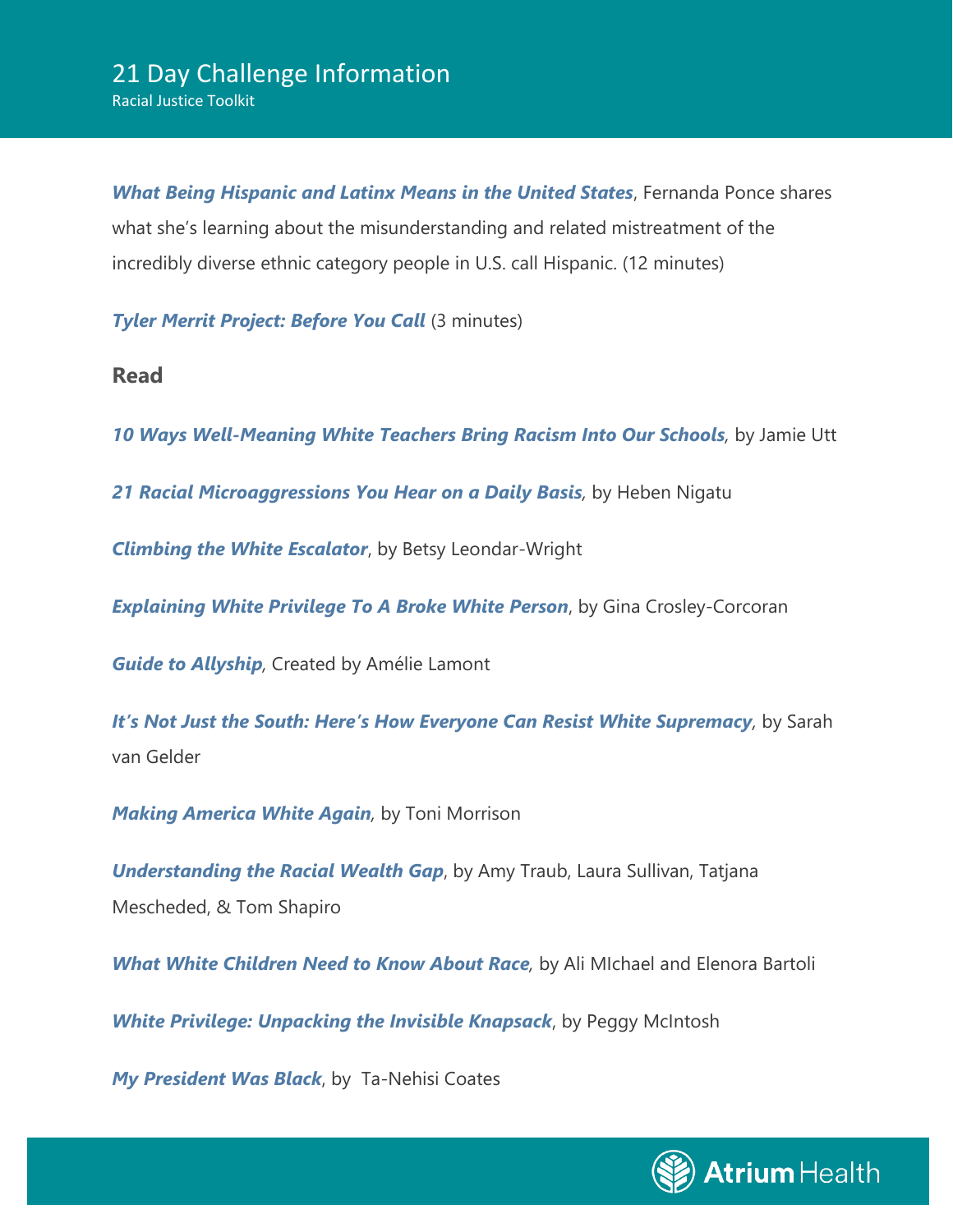*[Caught Up In God](https://www.christiancentury.org/article/how-my-mind-has-changed/caught-god?fbclid=IwAR0sBfXu7jGmlSAWxzXGqgVws7VfAJBV1XdDQF-wLWbhAMOFjSFZYjIz_1Y)***,** by Willie James Jennings

**[Who Gets to Be Afraid in America?,](https://www.theatlantic.com/ideas/archive/2020/05/ahmaud-arbery/611539/)** by Ibram X Kendi

**Listen**

*[Code Switch](http://www.npr.org/podcasts/510312/codeswitch)*, hosted by journalists Gene Demby and Shereen Marisol Meraji

*[Black Like Me](https://www.alexgee.com/category/blacklikeme/)*, host Dr. Alex Gee

*Scene on Radio – [Seeing White Series](https://www.sceneonradio.org/episode-31-turning-the-lens-seeing-white-part-1/)*, host John Biewen and collaborator Chenjerai Kumanyika

*TED Radio Hour - [Mary Bassett: How Does Racism Affect Your Health?](https://www.kvpr.org/post/mary-bassett-how-does-racism-affect-your-health)* **host Guy Raz** speaks with Dr. Mary T. Bassett, Director of the FXB Center for Health and Human Rights at Harvard University

*Here & Now – [Without Slavery, Would The U.S. Be The Leading Economic Power?](https://www.wbur.org/hereandnow/2014/11/19/slavery-economy-baptist)* host Jeremy Hobson and author Edward Baptist

*NPR Morning Edition – [You Cannot Divorce Race From Immigration](https://www.npr.org/2019/05/08/721329196/you-cannot-divorce-race-from-immigration-jose-antonio-vargas-says)* journalist Rachel Martin talks to Pulitzer Prize-winning journalist Jose Antonio Vargas

**[Pod Save the People,](https://crooked.com/podcast-series/pod-save-the-people/)** Activism. Social Justice. Culture. Politics. On Pod Save the People, organizer and activist DeRay Mckesson